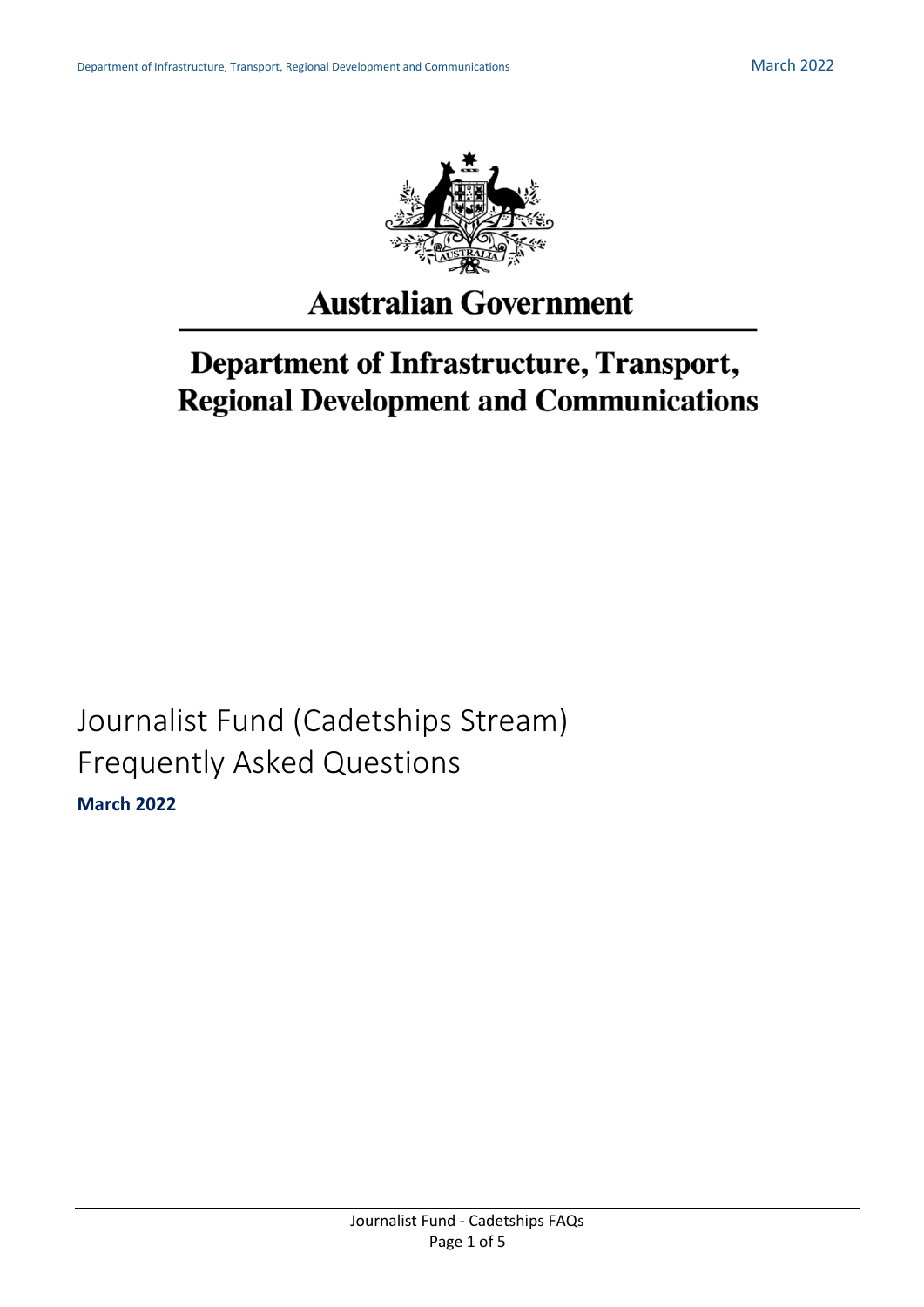# 1. Overview of the Journalist Fund

#### 1.1. What is the aim of the Journalist Fund?

The Journalist Fund aims to support eligible regional media organisations hire new cadet journalists and provide training to upskill existing journalists.

#### 1.2. Where can I obtain further information about the Journalist Fund?

Further information can be found in the Journalist Fund Grant Guidelines which are available on [GrantConnect.](http://www.grants.gov.au/)

## 2. Grant funding

#### 2.1. How much funding is available for the Journalist Fund?

A total of \$10 million (GST exclusive) is available for the Journalist Fund. A total of \$8 million is available for hiring cadets and \$2 million is available for upskilling journalists.

#### 2.2. What grants can I apply for under the Journalist Fund?

Under the Journalist Fund, you can apply for a grant under two streams:

- Stream 1: Cadetship will support eligible regional media organisations hire new cadet journalists; and
- Guidelines for Stream 2 **Training grants will be released separately. Opportunities to apply for the \$2 million Training stream will be announced at a later date.**

## 2.3. Under stream 1, how much funding can I receive?

Under Stream 1, each cadetship package will have a total value (over two years) of \$150,000. The Government will contribute 70 per cent of each cadetship package, up to \$105,000, and successful grant recipients will be required to contribute the remaining 30 per cent. For Stream 1, there is no minimum grant amount. Each application may apply for more than one cadetship.

#### 2.4. What can I use the grant for?

Successful grant recipients can only spend the grant funding on eligible activities and expenses. These include:

- the selection and onboarding of a new cadet journalist
- the salary of a new cadet journalist, including superannuation
- Relevant travel for a new cadet journalist
- Relevant training for a new cadet journalist

Further information can also be found in sections 5.1, 5.2, 5.3 and 5.4 of the Journalist Fund Grant Guidelines.

#### 2.5. What is the duration of the grant?

Grants allocated under Stream 1 will have a duration of 24 months. Grant agreements will stipulate cadets be engaged for a period of 24 months, with the period commencing from the date of engagement.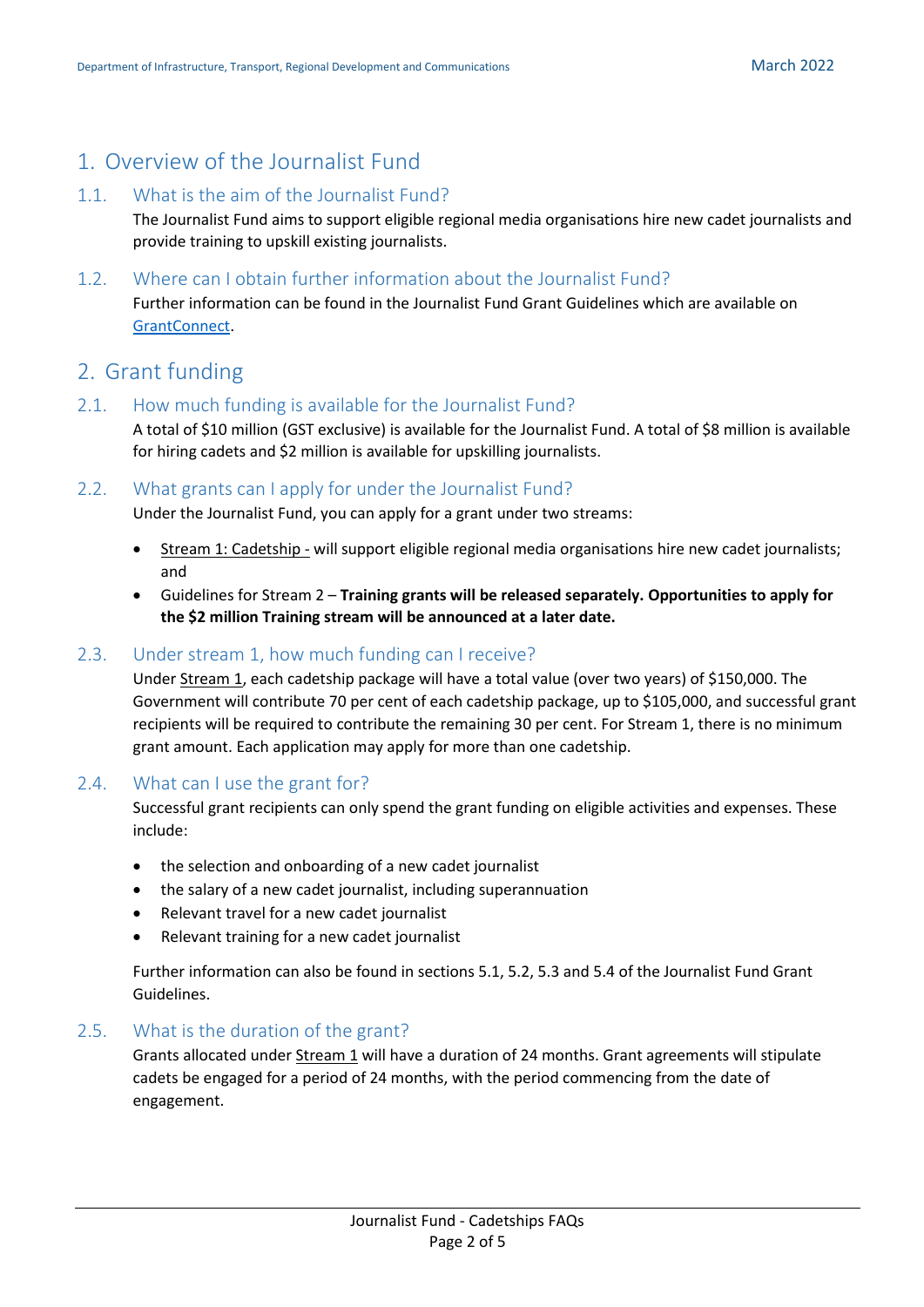# 3. Eligibility

- 3.1. Am I eligible to apply for a Cadetship grant under the Journalist Fund? You are eligible to apply for a Cadetship grant under the Journalist Fund if you can demonstrate you meet all of the criteria in sections 4.1, 4.2 and 4.3 of the Journalist Fund Grant Guidelines.
- 3.2. Am I eligible to apply for a Cadetship grant under the Journalist Fund if I am receiving funding from another government source for the same purpose? No, you cannot use funding from other Commonwealth, state, territory or local government sources to fund your share of eligible expenditure.
- 3.3. Am I eligible if I am a regional subsidiary of a parent company that has an annual average turnover of \$30 million or more for the three years before application submission? No, regional media organisations must be independent entities to be eligible to apply.
- 3.4. If my organisation is ineligible, is there a way to still provide value to the program? Yes, ineligible organisations are encouraged to partner with eligible organisations if suitable opportunities are identified. This could include such activities as hosting cadet journalists for temporary periods of time.

# 4. Application and assessment process

- 4.1. Can I apply for a grant under both Stream 1 and 2? Yes.
- 4.2. What do I need to include in my application form?

Details in relation to the online application process can be accessed via the online application platform. Further information can also be found in section 7.1 of the Journalist Fund Grant Guidelines.

4.3. How do I submit my application form?

To submit your application form, register on our online grants administration platform to begin the applications process at [www.infrastructure.gov.au/JournalistFund.](http://www.infrastructure.gov.au/JournalistFund) You cannot change your application after the closing date and time.

## 4.4. Can I edit my application before applications close?

If you find an error in your application after submitting it, please contact the Department of Infrastructure, Transport, Regional Development and Communications on (02) 6271 1400.

#### 4.5. Can I edit my application after applications close?

No, you cannot change your application after the closing date and time. If the Department of Infrastructure, Transport, Regional Development and Communications finds an error or missing information in your application, we may ask for clarification or additional information from you.

#### 4.6. When do applications close?

Your application must be submitted by **5.00pm AEDT on 20 April 2022**. It is recommended that you submit your application well before the closing date and time.

## 4.7. If I am not able to submit my application by the closing date, can I be granted an extension?

No, extensions will not be granted.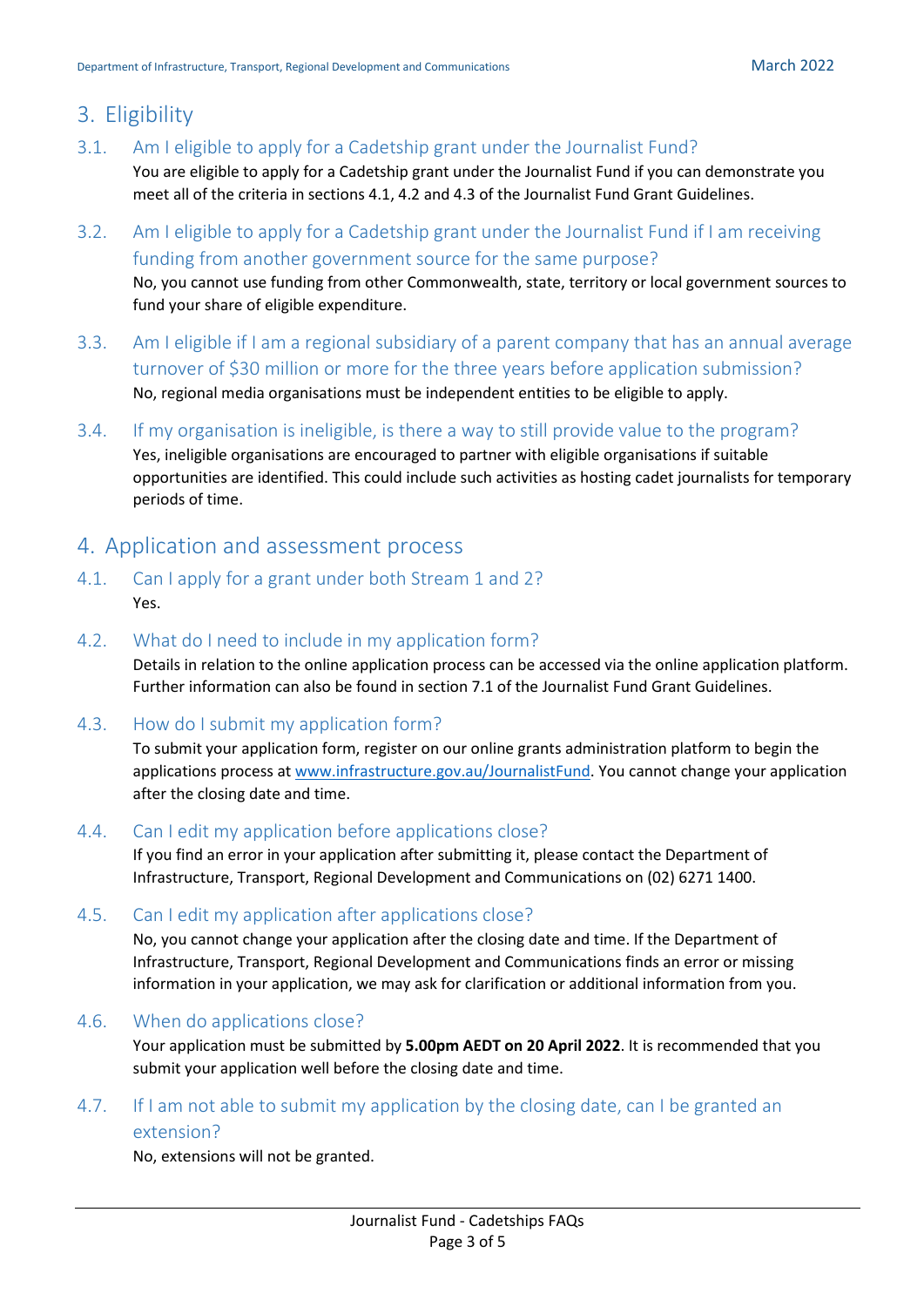#### 4.8. How will my application be assessed?

Your application will be assessed against criteria listed under section 6 of the Journalist Fund Grant Guidelines, and against other applications.

#### 4.9. Who will approve the grant?

The Minister for Communications will determine successful grant recipients, taking into account recommendations provided by the Department of Infrastructure, Transport, Regional Development and Communications and an Advisory Panel.

#### 4.10. When will I know the outcome of my application?

We anticipate you will know the outcome of your application by Late June 2022.

Further information about timing for the Journalist Fund can also be found in section 7.2 of the Journalist Fund Grant Guidelines.

## 5. Successful grant applications

#### 5.1. What happens if my application is successful?

If your application is successful, you must enter into a legally binding grant agreement with the Commonwealth.

Further information can be found in sections 10.1 and 10.2 of the Journalist Fund Grant Guidelines.

## 6. Successful grant recipients

#### 6.1. How will the grant be paid?

Under Stream 1, successful grant recipients will receive the Government's contribution in three payments as follows:

- 10 per cent on commencement of the grant agreement;
- 60 per cent on engagement of the cadet; and
- 30 per cent on acceptance of a 12-month report (period commencing on engagement of the cadet).

## 6.2. How will the Department of Infrastructure, Transport, Regional Development and Communications monitor my grant activity?

You must submit reports in line with the grant agreement. A progress report must be submitted 12 months into the agreement, prior to the delivery of the final grant payment. Following the conclusion of the grant period, a final report must be submitted.

Further information on how the Government will monitor your grant activity can be found in section 12 of the Journalist Fund Grant Guidelines.

# 7. Contacts for further information or assistance

7.1. Who should I contact for further information about the Journalist Fund? Please email your enquiries t[o JournalistFund@infrastructure.gov.au.](mailto:JournalistFund@infrastructure.gov.au)

#### 7.2. Who should I contact for further assistance with my application?

If you have any questions during the application period, contact the Department of Infrastructure, Transport, Regional Development and Communications by calling (02) 6271 1400 or emailing us via [JournalistFund@Infrastructure.gov.au.](mailto:JournalistFund@Infrastructure.gov.au)